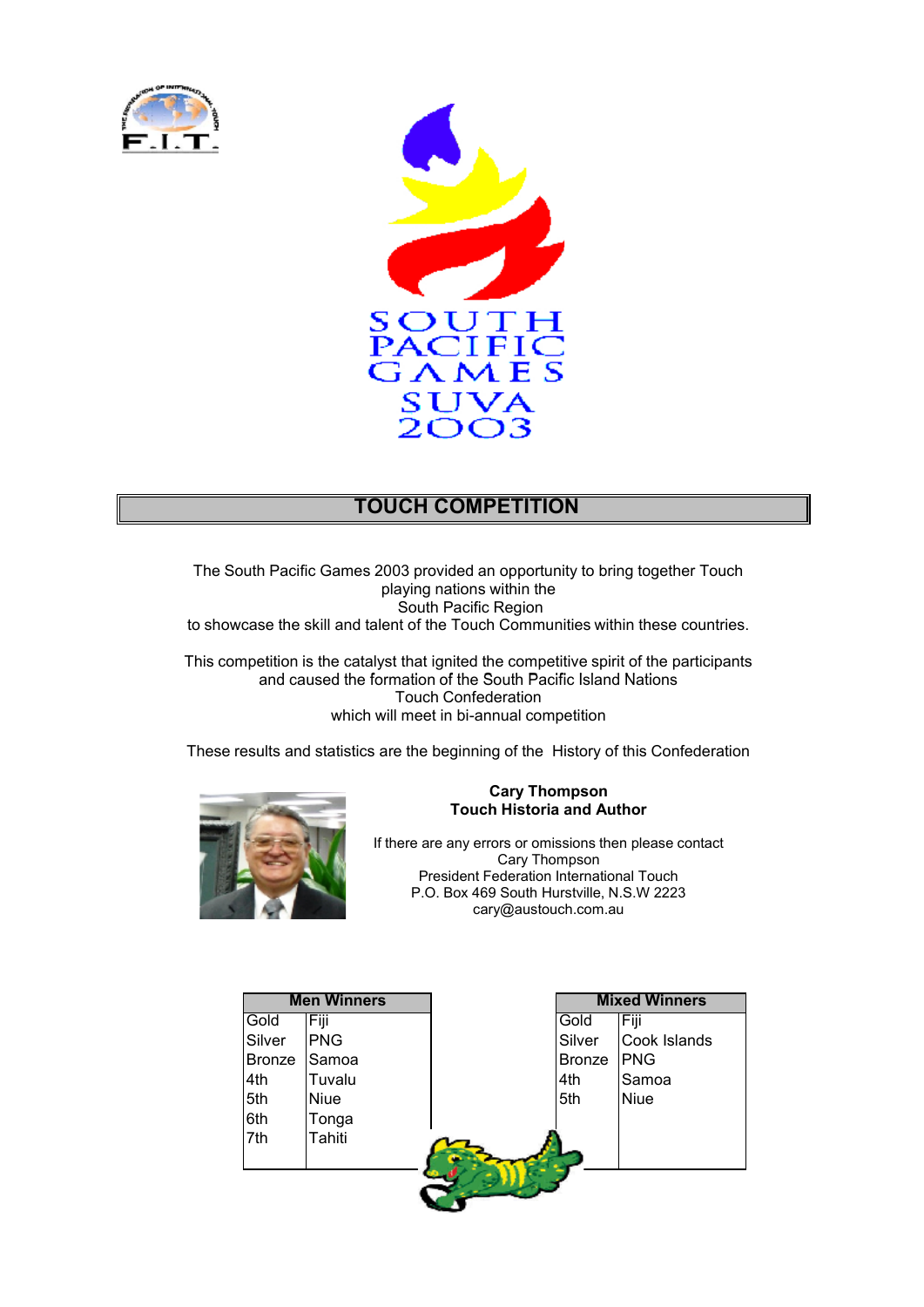# **SOUTH PACIFIC GAMES - TOUCH COMPETITION**

#### **Veiuto Primary School, Suva, Fiji**

| <b>Mens Teams</b>  | Fiji         |
|--------------------|--------------|
|                    | <b>Niue</b>  |
|                    | <b>PNG</b>   |
|                    | Samoa        |
|                    | Tahiti       |
|                    | Tonga        |
|                    | Tuvalu       |
| <b>Mixed Teams</b> | Fiji         |
|                    | Cook Islands |
|                    | Niue         |
|                    | <b>PNG</b>   |
|                    | Samoa        |

| <u>Monday 7th July 2003</u> |                         |                |                                      |                              |                      |                                           |
|-----------------------------|-------------------------|----------------|--------------------------------------|------------------------------|----------------------|-------------------------------------------|
| 10:00am Men                 | Men                     | Gr. 1<br>Gr. 2 | Tuvalu<br>Fiji                       | 10<br>6                      | Tahiti<br><b>PNG</b> | $\mathbf{1}$<br>$\overline{7}$            |
| 11:00am Men                 | Men                     | Gr. 1          | Tonga<br><b>Niue</b>                 | $\mathbf{1}$<br>- Bye        | Samoa                | 4                                         |
| 12:00pm Mixed               | Mixed<br>Mixed          | Gr. 1<br>Gr. 2 | <b>Niue</b><br>Cook Islands<br>Samoa | $\overline{7}$<br>5<br>- Bye | <b>PNG</b><br>Fiji   | $\overline{\mathbf{4}}$<br>$\overline{4}$ |
| 1:00 <sub>pm</sub>          | Men's                   |                | Tahiti                               | 0                            | Fiji                 | 20                                        |
| 2:00pm                      | Men's<br>Men's<br>Men's | Gr. 1<br>Gr. 2 | <b>PNG</b><br>Samoa<br>Tuvalu        | 6<br>$\overline{2}$<br>- Bye | Tonga<br><b>Niue</b> | $\mathbf{1}$<br>0                         |
| 3:00pm                      | Mixed                   |                | <b>PNG</b>                           | 6                            | Samoa                | 3                                         |
| Tuesday 8th July 2003       |                         |                |                                      |                              |                      |                                           |
| 10:00am Men's               | Mixed<br>Mixed          | Gr. 1<br>Gr. 2 | <b>PNG</b><br>Fiji<br>Cook Islands   | 10<br>9<br>- Bye             | Samoa<br><b>Niue</b> | 5<br>$\overline{2}$                       |
| 11:00am Men's               |                         | Gr. 1          | Niue                                 | $\overline{7}$               | Tuvalu               | 8                                         |
| 12:00pm Men's               | Men's                   | Gr. 1          | Fiji<br>Tahiti                       | 10 <sup>°</sup><br>- Bye     | Tonga                | 5                                         |
|                             | Mixed                   | Gr. $2$        | Cook Islands                         | 11                           | Samoa                | 4                                         |
| 1:00 <sub>pm</sub>          | Men's                   | Gr. 1          | <b>PNG</b>                           | 15                           | <b>Niue</b>          | 6                                         |
| 2:00pm                      | Men's<br>Mixed<br>Mixed | Gr. 1<br>Gr. 2 | Tahiti<br>Fiji<br><b>Niue</b>        | 0<br>$7^{\circ}$<br>- Bye    | Samoa<br><b>PNG</b>  | 14<br>4                                   |
| 3:00 <sub>pm</sub>          | Men's                   | Gr. 1          | Tonga<br>Fiji                        | $\overline{2}$<br>- Bye      | Tuvalu               | 5                                         |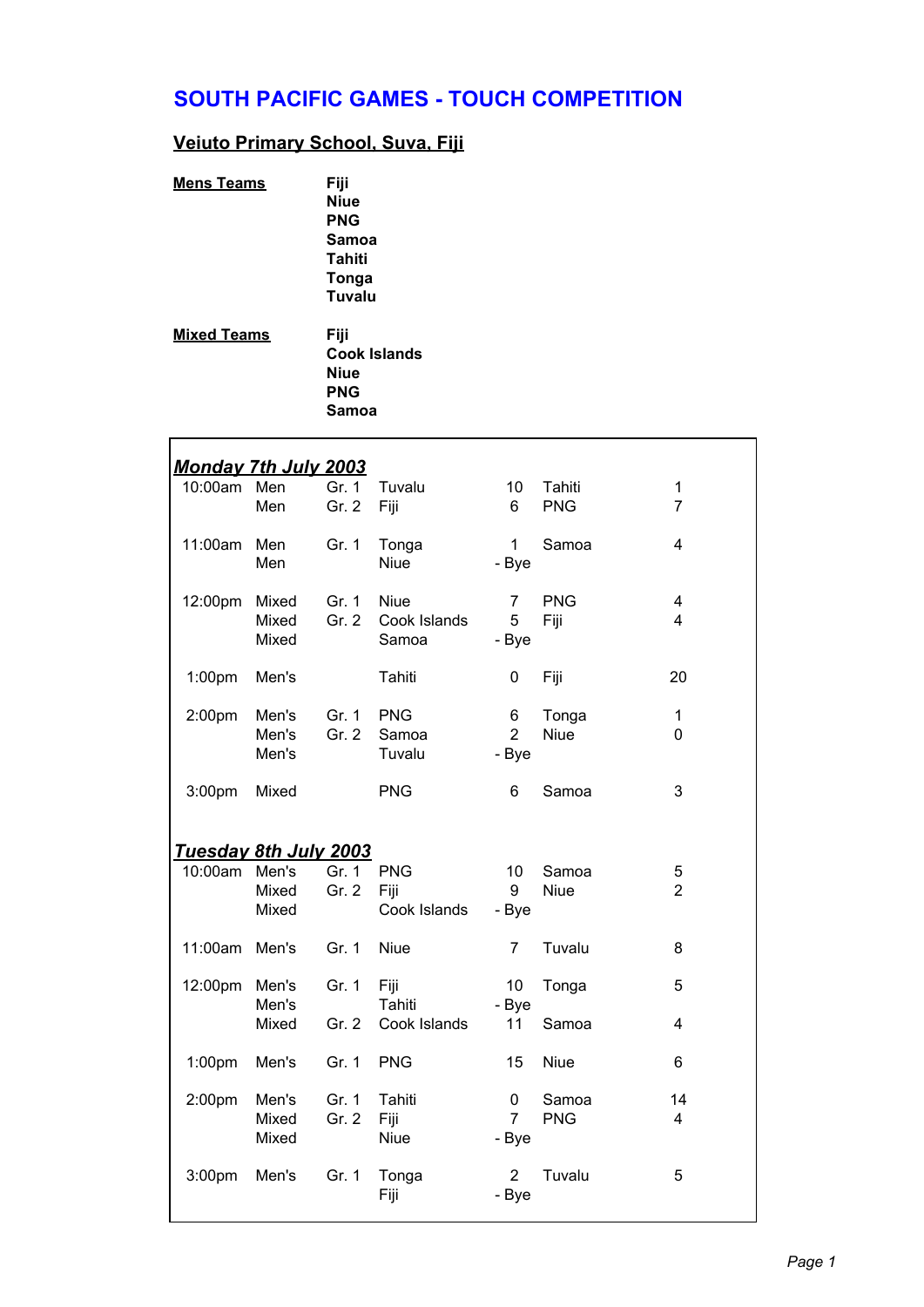| <u>Wednesdav 9th Julv 2003</u> |       |           |              |                 |             |                |
|--------------------------------|-------|-----------|--------------|-----------------|-------------|----------------|
| 9:00am                         | Men's | Gr. 1     | Fiji         | 11              | Tuvalu      | 1              |
|                                | Men's | Gr. 2     | Tahiti       | $\overline{4}$  | <b>Niue</b> | 13             |
|                                |       |           |              |                 |             |                |
| 10:00am                        | Mixed | Gr. 2     | <b>Niue</b>  | 4               | Samoa       | 5              |
|                                |       |           |              |                 |             |                |
| 11:00am                        | Men's | Gr. 1     | <b>PNG</b>   | 22              | Tahiti      | 0              |
|                                | Men's | Gr. 2     | Tonga        | $\overline{7}$  | <b>Niue</b> | 5              |
|                                | Men's |           | Samoa        | - Bye           |             |                |
|                                |       |           |              |                 |             |                |
| 12:00pm                        | Mixed | Gr. $2$   | Cook Islands | 7               | <b>PNG</b>  | 7              |
|                                | Mixed |           | Fiji         | - Bye           |             |                |
| 1:00 <sub>pm</sub>             | Men's | Gr. 1     | Fiji         | 12 <sup>°</sup> | Samoa       | 6              |
|                                | Men's | Gr. 2     | <b>PNG</b>   | 12              | Tuvalu      | 4              |
|                                |       |           |              |                 |             |                |
| 2:00pm                         | Mixed | Gr. 2     | Fiji         | 7               | Samoa       | 3              |
|                                |       |           |              |                 |             |                |
| 3:00pm                         | Mixed | Gr. 1     | Cook Islands | 9               | <b>Niue</b> | 4              |
|                                | Mixed |           | <b>PNG</b>   | - Bye           |             |                |
|                                | Men's | Gr. 2     | Tahiti       | 1               | Tonga       | 21             |
|                                |       |           |              |                 |             |                |
| 4:00pm                         | Men's |           | Gr. 1 Tuvalu | 5               | Samoa       | 6              |
|                                | Men's | Gr. 2     | Fiji         | 13              | <b>Niue</b> | 3              |
|                                | Men's |           | Tonga        | - Bye           |             |                |
|                                |       |           |              |                 |             |                |
| <u>Thursday 10th July 2003</u> |       |           |              |                 |             |                |
| <b>Major Semi Final</b>        |       |           |              |                 |             |                |
| 8:00am                         | Men's | Gr. 1 PNG |              | 6               | Fiji        | 5              |
|                                | Mixed | Gr. 2     | Cook Islands | 8               | Fiji        | 4              |
|                                |       |           |              |                 |             |                |
| <b>Minor Semi Final</b>        |       |           |              |                 |             |                |
| 9:00am                         | Men's | Gr. 1     | Samoa        | 10              | Tuvalu      | 5              |
|                                | Mixed | Gr. 2     | <b>PNG</b>   | 8               | <b>Niue</b> | 6              |
|                                |       |           |              |                 |             |                |
| <b>Plavoff 7th</b>             |       |           |              |                 |             |                |
| 10:00am Men's                  |       | Gr. 1     | <b>Niue</b>  | 9               | Tahiti      | 3              |
| <b>Bronze Medal</b>            |       |           |              |                 |             |                |
| 12:00pm                        | Men's | Gr. 1     | Fiji         | 11              | Samoa       | $\overline{2}$ |
|                                | Mixed | Gr. 2     | Fiji         | 8               | <b>PNG</b>  | 5              |
|                                |       |           |              |                 |             |                |
| Playoff 5th/6th                |       |           |              |                 |             |                |
| 1:00 <sub>pm</sub>             | Men's | Gr. 1     | <b>Niue</b>  | won             | Tonga       | for            |
| Playoff 4th/5th                |       |           |              |                 |             |                |
| 1:00 <sub>pm</sub>             | Mixed | Gr. 2     | Samoa        | 8               | <b>Niue</b> | 4              |
|                                |       |           |              |                 |             |                |
| <b>Gold Medal</b>              |       |           |              |                 |             |                |
| 2:00 <sub>pm</sub>             | Mixed | Gr. 1     | Cook Islands | 8               | Fiji        | 9              |
|                                |       |           |              |                 |             |                |
| <b>Gold Medal</b><br>3:00pm    | Men's | Gr. 1     | <b>PNG</b>   | 5               | Fiji        | 6              |
|                                |       |           |              |                 |             |                |
|                                |       |           |              |                 |             |                |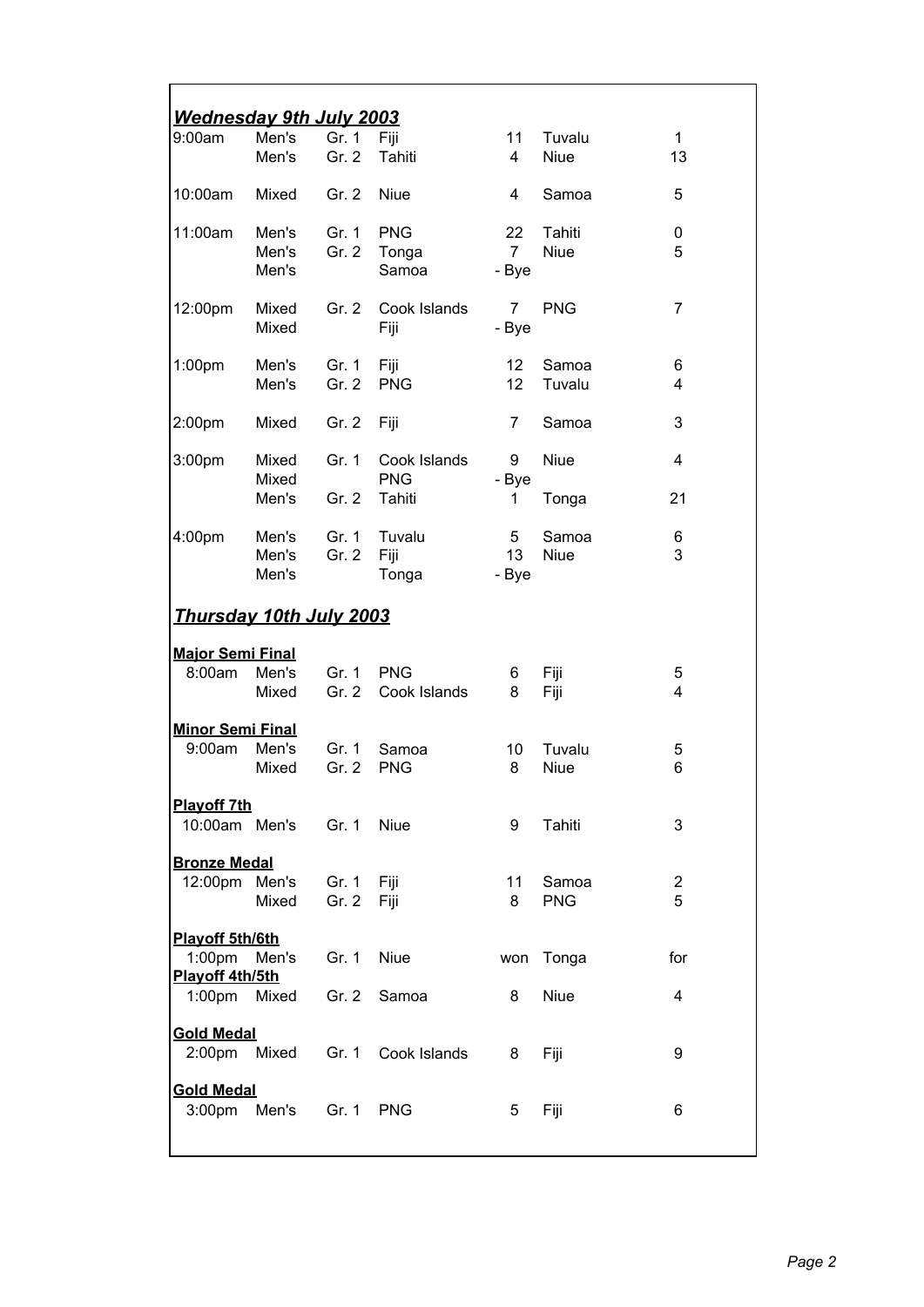# **RESULTS - MENS OPEN**

## *Competition Table*

|                                 | <b>After Preliminary Rounds</b>                                               |                                 | W                                            | L                                            | D        | F                                     | A                                       | <b>Pts</b>                           | <b>Diff</b>                                | Ave                                                  |
|---------------------------------|-------------------------------------------------------------------------------|---------------------------------|----------------------------------------------|----------------------------------------------|----------|---------------------------------------|-----------------------------------------|--------------------------------------|--------------------------------------------|------------------------------------------------------|
| 1<br>2<br>3<br>4<br>5<br>6<br>7 | Papua New Guinea<br>Fiji<br>Samoa<br>Tuvalu<br>Tonga<br><b>Niue</b><br>Tahiti | 6<br>6<br>6<br>6<br>6<br>6<br>6 | 6<br>5<br>4<br>3<br>$\overline{c}$<br>1<br>0 | 0<br>1<br>$\overline{2}$<br>3<br>4<br>5<br>6 |          | 72<br>72<br>37<br>33<br>37<br>34<br>6 | 22<br>22<br>28<br>39<br>31<br>49<br>100 | 18<br>16<br>14<br>12<br>10<br>8<br>6 | 50<br>50<br>9<br>-6<br>6<br>$-15$<br>$-94$ | 3.27<br>3.27<br>1.32<br>0.85<br>1.19<br>0.69<br>0.06 |
| <b>TOTALS</b>                   |                                                                               | 42                              | 21                                           | 21                                           | $\Omega$ | 291                                   | 291                                     |                                      | 0                                          |                                                      |
|                                 |                                                                               |                                 |                                              |                                              |          |                                       |                                         |                                      |                                            |                                                      |
|                                 | <b>PNG</b><br>Semi Final:<br>Samoa                                            |                                 |                                              | 6<br>10                                      | d<br>d   | Fiji<br>Tuvalu                        |                                         | 5<br>5                               |                                            |                                                      |
|                                 | <b>Playoff 7th</b><br>Playoff 5th/6th                                         | <b>Niue</b><br><b>Niue</b>      |                                              | 9<br>won                                     | d        | Tahiti<br>Tonga                       |                                         | 3<br>Forfeited                       |                                            |                                                      |
|                                 | <b>Bronze Final:</b>                                                          | Fiji                            |                                              | 11                                           | d        | Samoa                                 |                                         |                                      | 2                                          |                                                      |
|                                 | <b>Grand Final:</b>                                                           | Fiji                            |                                              | 5                                            | d        | <b>PNG</b>                            |                                         |                                      | 4                                          |                                                      |

### *Each Nations Results*

|                                 | Fiji - 1st            |      |    |   |  | Papua New Guinea - 2nd   |             |      |        |   |
|---------------------------------|-----------------------|------|----|---|--|--------------------------|-------------|------|--------|---|
| 1                               | Papua New Guinea      | Lost | 6  |   |  |                          | Fiji        | Won  |        | 6 |
| 2                               | Tahiti                | Won  | 20 | 0 |  | 2                        | Tonga       | Won  | 6      |   |
| 3                               | Tonga                 | Won  | 10 | 5 |  | 3                        | Samoa       | Won  | 10     | 5 |
| 4                               | Tuvalu                | Won  | 11 |   |  | 4                        | <b>Niue</b> | Won  | $15\,$ | 6 |
| 5                               | Samoa                 | Won  | 12 | 6 |  | 5                        | Tahiti      | Won  | 22     | 0 |
| 6                               | <b>Niue</b>           | Won  | 13 | 3 |  | 6                        | Tuvalu      | Won  | 12     | 4 |
| MS                              | Papua New Guinea      | Lost | 5  | 6 |  | MS                       | Fiji        | Won  | 6      | 5 |
| PF                              | Samoa                 | Won  | 11 | 2 |  |                          |             |      |        |   |
| F                               | Papua New Guineal Won |      | 6  | 5 |  | F                        | Fiji        | Lost | 5      | 6 |
|                                 |                       |      |    |   |  |                          |             |      |        |   |
| 35<br>94<br>MVP - Sakeasi Yabia |                       |      |    |   |  | IMVP - Waluka Luke Yambu |             | 83   | 33     |   |

|                           | Samoa - 3rd      |      |      |    |           | Tuvalu - 4th     |      |    |                |
|---------------------------|------------------|------|------|----|-----------|------------------|------|----|----------------|
|                           | Tonga            | Won  | 4    |    |           | Tahiti           | Won  | 10 |                |
| 2                         | <b>Niue</b>      | Won  | 2    | 0  | 2         | <b>Niue</b>      | Won  | 8  | 7              |
| 3                         | Papua New Guinea | Lost | 5    | 10 | 3         | Tonga            | Won  | 5  | $\overline{2}$ |
| 4                         | Tahiti           | Wonl | 14   | 0  | 4         | <b>Fiji</b>      | Lost |    | 11             |
| 5                         | Fiji             | Lost | 6    | 12 | 5         | Papua New Guinea | Lost | 4  | 12             |
| 6                         | Tuvalu           | Won  | 6    | 5  | 6         | Samoa            | Lost | 5  | 6              |
| <b>PO</b>                 | Tuvalu           | Won  | 10   | 5  |           |                  |      |    |                |
| <b>PO</b>                 | Fiji             | Lost | 2    | 11 | <b>PO</b> | Samoa            | Lost | 5  | 10             |
|                           |                  |      |      |    |           |                  |      |    |                |
| 49<br>MVP - Herbert Aiati |                  | 44   | MVP- |    |           | 38               | 49   |    |                |

|                | Papua New Guinea - 2nd  |      |    |    |  |  |  |  |  |
|----------------|-------------------------|------|----|----|--|--|--|--|--|
|                | Fiji                    | Won  | 7  | 6  |  |  |  |  |  |
| $\overline{2}$ | Tonga                   | Won  | 6  |    |  |  |  |  |  |
| 3              | Samoa                   | Won  | 10 | 5  |  |  |  |  |  |
| 4              | Niue                    | Won  | 15 | 6  |  |  |  |  |  |
| 5              | Tahiti                  | Won  | 22 | 0  |  |  |  |  |  |
| 6              | Tuvalu                  | Won  | 12 | 4  |  |  |  |  |  |
| ΜS             | Fiji                    | Won  | 6  | 5  |  |  |  |  |  |
| F              | Fiji                    | Lost | 5  | 6  |  |  |  |  |  |
|                | MVP - Waluka Luke Yambu |      | 83 | 33 |  |  |  |  |  |

|                | Tuvalu - 4th     |      |    |                |  |  |  |  |  |
|----------------|------------------|------|----|----------------|--|--|--|--|--|
|                | Tahiti           | Won  | 10 |                |  |  |  |  |  |
| $\overline{2}$ | <b>Niue</b>      | Won  | 8  | $\overline{7}$ |  |  |  |  |  |
| 3              | Tonga            | Won  | 5  | $\overline{2}$ |  |  |  |  |  |
| 4              | Fiji             | Lost |    | 11             |  |  |  |  |  |
| 5              | Papua New Guinea | Lost | 4  | 12             |  |  |  |  |  |
| 6              | Samoa            | Lost | 5  | 6              |  |  |  |  |  |
| 7              |                  |      |    |                |  |  |  |  |  |
| PO             | Samoa            | Lost | 5  | 10             |  |  |  |  |  |
|                |                  |      |    |                |  |  |  |  |  |
|                |                  |      | 38 | 49             |  |  |  |  |  |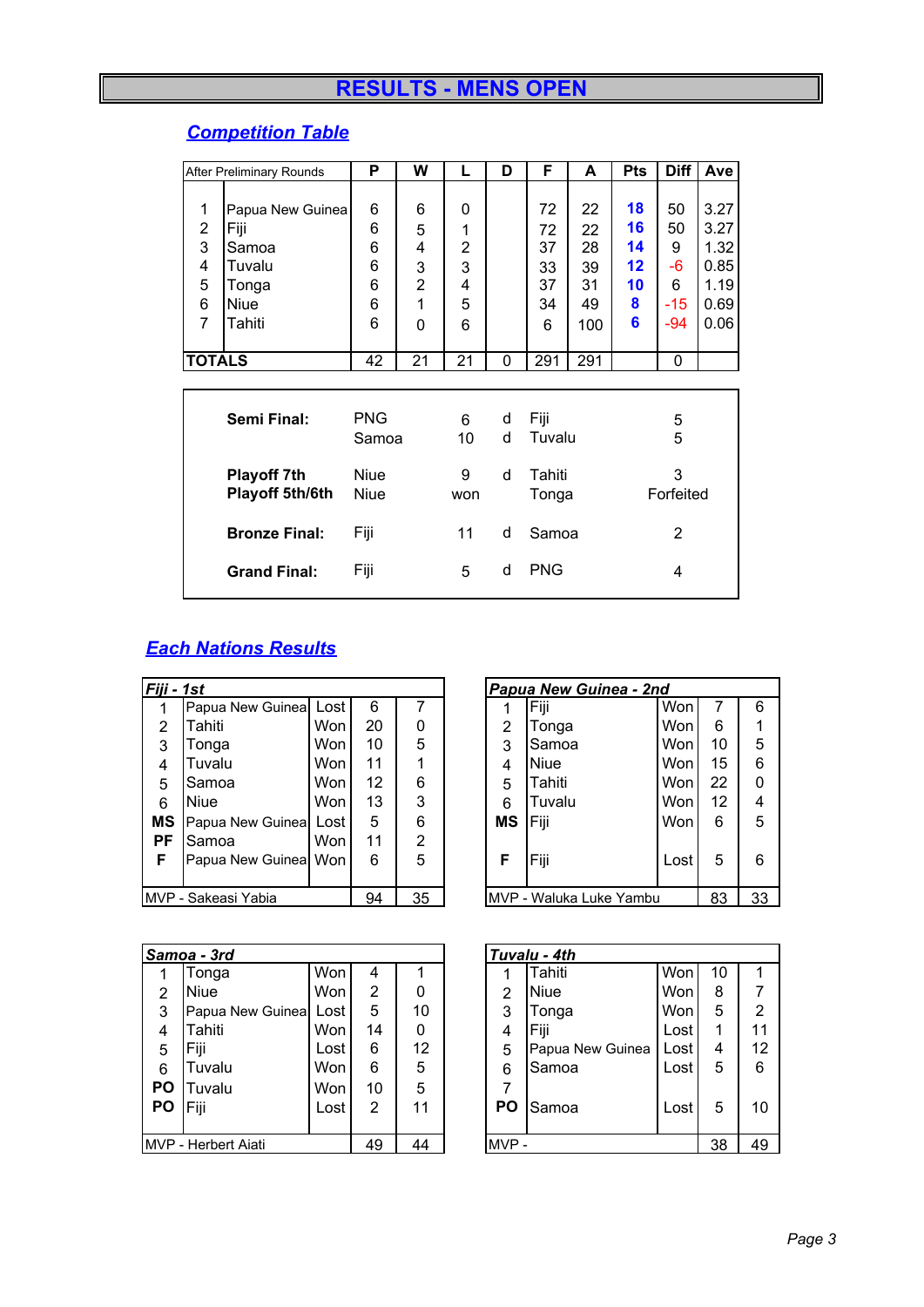#### **RESULTS - MENS OPEN**

|           | Niue - 5th           |      |     |     |                | Tonga - 6th             |      |     |     |
|-----------|----------------------|------|-----|-----|----------------|-------------------------|------|-----|-----|
|           | Samoa                | Lost | 0   | 2   |                | Samoa                   | Lost |     | 4   |
| 2         | Tuvalu               | Lost | 7   | 8   | $\overline{2}$ | Papua New Guinea        | Lost |     | 6   |
| 3         | Papua New Guine Lost |      | 6   | 15  | 3              | Fiii                    | Lost | 5   | 10  |
| 4         | Tahiti               | Won  | 13  | 4   | 4              | Tuvalu                  | Lost | 2   | 5   |
| 5         | Tonga                | Lost | 5   |     | 5              | <b>Niue</b>             | Won  | 7   | 5   |
| 6         | Fiji                 | Lost | 3   | 13  | 6              | Tahiti                  | Won  | 21  |     |
| <b>PO</b> | Tahiti               | Won  | 9   | 3   | 7              |                         |      |     |     |
| <b>PO</b> | Tonga                | Won  | won | for | PO             | <b>Niue</b>             | Lost | for | won |
|           |                      |      |     |     |                |                         |      |     |     |
| MVP-      |                      |      | 43  | 52  |                | MVP - Sione Matoni 'Aho |      | 37  | 31  |

|                | Tonga - 6th             |      |                |     |  |  |  |  |  |
|----------------|-------------------------|------|----------------|-----|--|--|--|--|--|
|                | Samoa                   | Lost | 1              | 4   |  |  |  |  |  |
| $\overline{c}$ | Papua New Guinea        | Lost |                | 6   |  |  |  |  |  |
| 3              | Fiji                    | Lost | 5              | 10  |  |  |  |  |  |
| 4              | Tuvalu                  | Lost | $\overline{2}$ | 5   |  |  |  |  |  |
| 5              | <b>Niue</b>             | Won  | $\overline{7}$ | 5   |  |  |  |  |  |
| 6              | Tahiti                  | Won  | 21             |     |  |  |  |  |  |
| 7              |                         |      |                |     |  |  |  |  |  |
| PO             | <b>Niue</b>             | Lost | for            | won |  |  |  |  |  |
|                |                         |      |                |     |  |  |  |  |  |
|                | MVP - Sione Matoni 'Aho | 37   | 31             |     |  |  |  |  |  |

|                | Tahiti - 7th          |      |     |    |  |  |  |  |  |  |
|----------------|-----------------------|------|-----|----|--|--|--|--|--|--|
|                | Tuvalu                | Lost |     | 10 |  |  |  |  |  |  |
| $\overline{2}$ | Fiji                  | Lost | 0   | 20 |  |  |  |  |  |  |
| $\overline{3}$ | Samoa                 | Lost | 0   | 14 |  |  |  |  |  |  |
| 4              | <b>Niue</b>           | Lost | 4   | 13 |  |  |  |  |  |  |
| 5              | Papua New Guinea Lost |      | 0   | 22 |  |  |  |  |  |  |
| 6              | Tonga                 | Lost |     | 21 |  |  |  |  |  |  |
| <b>PO</b>      | <b>Niue</b>           | Lost | 3   | 9  |  |  |  |  |  |  |
|                |                       |      |     |    |  |  |  |  |  |  |
| MVP.           |                       | a    | 109 |    |  |  |  |  |  |  |

#### *Competition Table - Including Finals Results*

|                  | Р  | W  |    | D | F   | A   | <b>PTS</b>     | <b>AVE</b> |
|------------------|----|----|----|---|-----|-----|----------------|------------|
|                  |    |    |    |   |     |     |                |            |
| Fiji             | 9  |    | 2  |   | 94  | 35  | 23             | 2.69       |
| <b>Niue</b>      | 8  | 3  | 5  |   | 43  | 52  | 14             | 0.83       |
| Papua New Guinea | 8  | 7  |    |   | 83  | 33  | 22             | 2.52       |
| Samoa            | 8  | 5  | 3  |   | 49  | 44  | 18             | 1.11       |
| Tahiti           | 7  |    | 7  |   | 9   | 109 | $\overline{7}$ | 0.08       |
| Tonga            |    | 2  | 5  |   | 37  | 31  | 11             | 1.19       |
| Tuvalu           |    | 3  | 4  |   | 38  | 49  | 13             | 0.78       |
|                  |    |    |    |   |     |     |                |            |
| <b>TOTALS</b>    | 54 | 27 | 27 | 0 | 353 | 353 |                |            |

*Most Scored in a game:* 7; Sakeasi Yabia (Fiji)<br> *Player of the Series:* Waluka Luke Yambu (I

*Highest Winning Score:* 22-0; Papua New Guinea v Tahiti<br> **Longest Winning Streak:** 7 games; Papua New Guinea *Longest Winning Streak:* 7 games; Papua New Guinea *Most Touchdowns:* 15; Sakeasi Yabia (Fiji) *Player of the Series:* Waluka Luke Yambu (Papua New Guinea)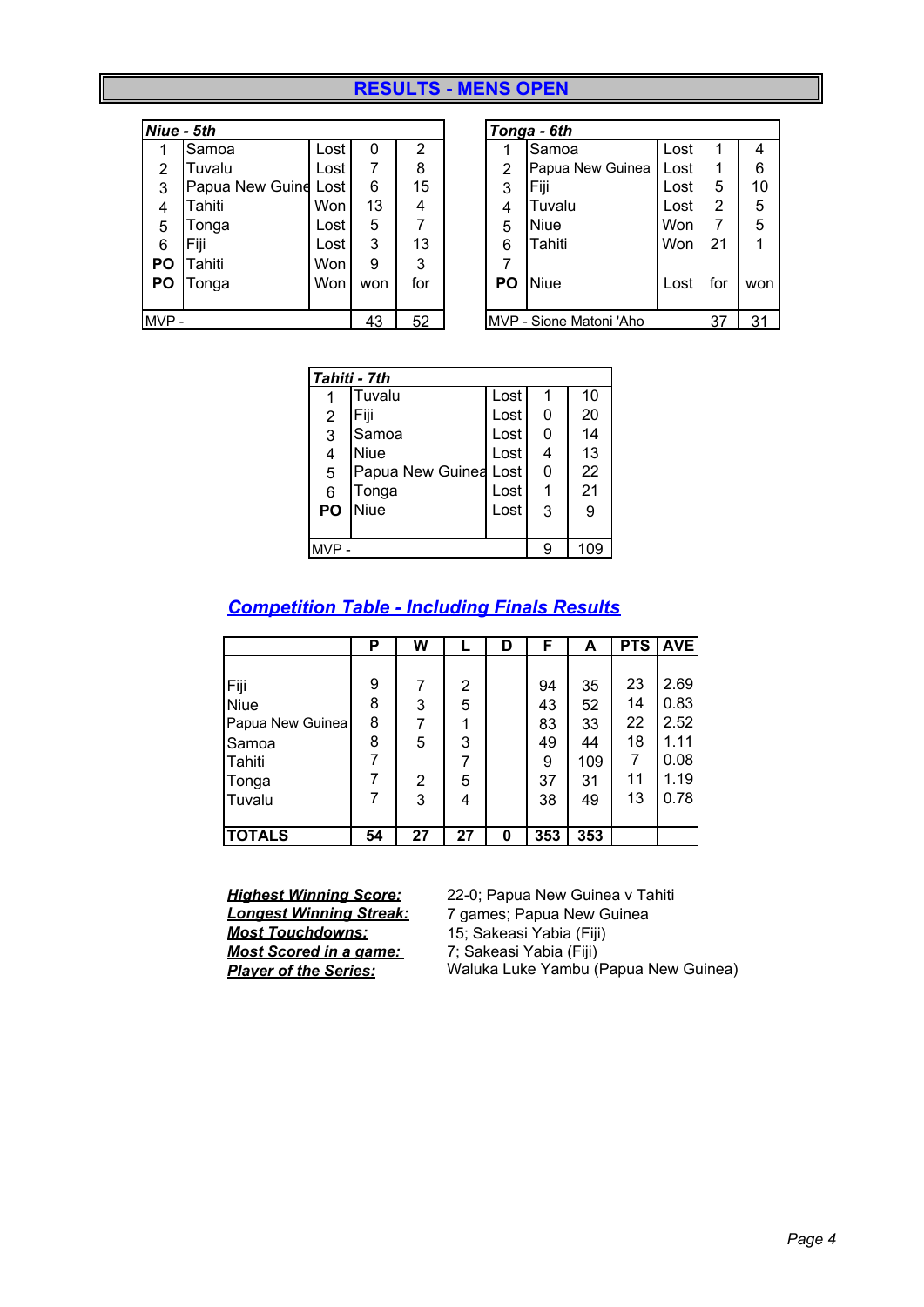# **RESULTS - MIXED OPEN**

### *Competition Table*

|                                    | After Preliminary Rounds                                         | P                     | W                     |                                    | D              | F                          | A                          | <b>Pts</b>              | Diff                               | Ave                                  |
|------------------------------------|------------------------------------------------------------------|-----------------------|-----------------------|------------------------------------|----------------|----------------------------|----------------------------|-------------------------|------------------------------------|--------------------------------------|
| 1<br>$\overline{2}$<br>3<br>4<br>5 | Fiji<br>Cook Islands<br><b>Niue</b><br>Samoa<br>Papua New Guinea | 4<br>4<br>4<br>4<br>4 | 3<br>3<br>1<br>1<br>1 | 1<br>0<br>3<br>3<br>$\overline{2}$ | 1<br>1         | 27<br>32<br>17<br>15<br>21 | 14<br>19<br>27<br>28<br>24 | 10<br>11<br>6<br>6<br>7 | 13<br>13<br>$-10$<br>$-13$<br>$-3$ | 1.93<br>1.68<br>0.63<br>0.54<br>0.88 |
| <b>TOTALS</b>                      |                                                                  | 20                    | 9                     | 9                                  | $\overline{2}$ | 112                        | 112                        |                         | 0                                  |                                      |
|                                    |                                                                  |                       |                       |                                    |                |                            |                            |                         |                                    |                                      |
|                                    | Semi Final:                                                      | <b>PNG</b>            | Cook Islands          | 8<br>8                             | d<br>d         | Fiji<br>Niue               |                            |                         | 4<br>6                             |                                      |
|                                    | Playoff 4th/5th                                                  | Samoa                 |                       | 8                                  | d              | <b>Nue</b>                 |                            |                         | 4                                  |                                      |
|                                    | <b>Bronze Final:</b>                                             | Fiji                  |                       | 8                                  | d              | <b>PNG</b>                 |                            |                         | 5                                  |                                      |
|                                    | <b>Grand Final:</b>                                              | Fiji                  |                       | 5                                  | d              | <b>PNG</b>                 |                            |                         | 4                                  |                                      |

#### *Each Nations Results*

| Fiji - 1st |                       |            |    |    |    | Cook Islands - 2nd |             |    |    |
|------------|-----------------------|------------|----|----|----|--------------------|-------------|----|----|
|            | Cook Islands          | Lost       | 4  | 5  |    | Fiji               | Won         | 5  | 4  |
| 2          | <b>Niue</b>           | <b>Won</b> | 9  | 2  | 2  | Samoa              | Won         | 11 | 4  |
| 3          | Papua New Guinea      | <b>Won</b> |    | 4  | 3  | Papua New Guinea   | <b>Drew</b> |    | 7  |
| 4          | Samoa                 | <b>Won</b> |    | 3  | 4  | <b>Niue</b>        | Won         | 9  | 4  |
| MS         | Cook Islands          | Lost       | 4  | 8  | ΜS | Fiji               | Won         | 8  | 4  |
| <b>PF</b>  | Papua New Guinea      | Won        | 8  | 5  |    |                    |             |    |    |
| F          | Cook Islands          | Won        | 9  | 8  | F  | Fiji               | Lost        | 8  | 9  |
|            |                       |            |    |    |    |                    |             |    |    |
|            | MVP - Merelesita Koro |            | 48 | 35 |    | MVP - Anna Raina   |             | 48 | 32 |

|                | Papua New Guinea - 3rd  |             |    |    |      | Samoa - 4th         |      |    |    |
|----------------|-------------------------|-------------|----|----|------|---------------------|------|----|----|
|                | <b>Niue</b>             | Lost        | 4  |    |      | Papua New Guinea    | Lost | 3  | 6  |
| 2              | Samoa                   | Won         | 6  | 3  | 2    | Cook Islands        | Lost | 4  | 11 |
| 3              | Fiji                    | Lost        | 4  |    | 3    | Niue                | Won  | 5  | 4  |
| $\overline{4}$ | Cook Islands            | <b>Drew</b> |    |    | 4    | Fiji                | Lost | 3  |    |
| <b>PF</b>      | <b>Niue</b>             | Won         | 8  | 6  |      |                     |      |    |    |
| <b>PO</b>      | Fiji                    | Lost        | 5  | 8  | PO I | <b>Niue</b>         | Won  | 8  | 4  |
|                |                         |             |    |    |      |                     |      |    |    |
|                | IMVP - Anna Maria Seeto |             | 34 | 38 |      | MVP - Paulo Fagasau |      | 23 | 32 |

|                | Cook Islands - 2nd      |      |    |                          |
|----------------|-------------------------|------|----|--------------------------|
|                | Fiji                    | Won  | 5  | 4                        |
| 2              | Samoa                   | Won  | 11 | $\overline{\mathcal{L}}$ |
| 3              | Papua New Guinea   Drew |      | 7  | 7                        |
| $\overline{4}$ | <b>Niue</b>             | Won  | 9  | $\overline{4}$           |
| <b>MS</b>      | <b>IFiji</b>            | Won  | 8  | $\overline{4}$           |
| F              | Fiji                    | Lost | 8  | 9                        |
|                | MVP - Anna Raina        |      | 48 | 32                       |

|                | <b>ISamoa - 4th</b> |      |    |    |
|----------------|---------------------|------|----|----|
|                | Papua New Guinea    | Lost | 3  | 6  |
| 2              | Cook Islands        | Lost |    | 11 |
| 3              | <b>Niue</b>         | Won  | 5  | 4  |
| $\overline{4}$ | Fiji                | Lost | 3  |    |
| PO             | Niue                | Won  | 8  |    |
|                | MVP - Paulo Fagasau |      | 23 | 32 |

| Niue - 5th |                            |        |    |   |
|------------|----------------------------|--------|----|---|
|            | Papua New Guinea Won       |        |    |   |
| 2          | Fiji                       | Lost   | 2  | 9 |
| 3          | Samoa                      | Lost I |    | 5 |
| 4          | Cook Islands               | Lost   |    | 9 |
|            | PO   Papua New Guinea Lost |        | 6  | 8 |
|            | PO Samoa                   | Lost   |    | 8 |
|            |                            |        |    |   |
|            |                            |        | 27 |   |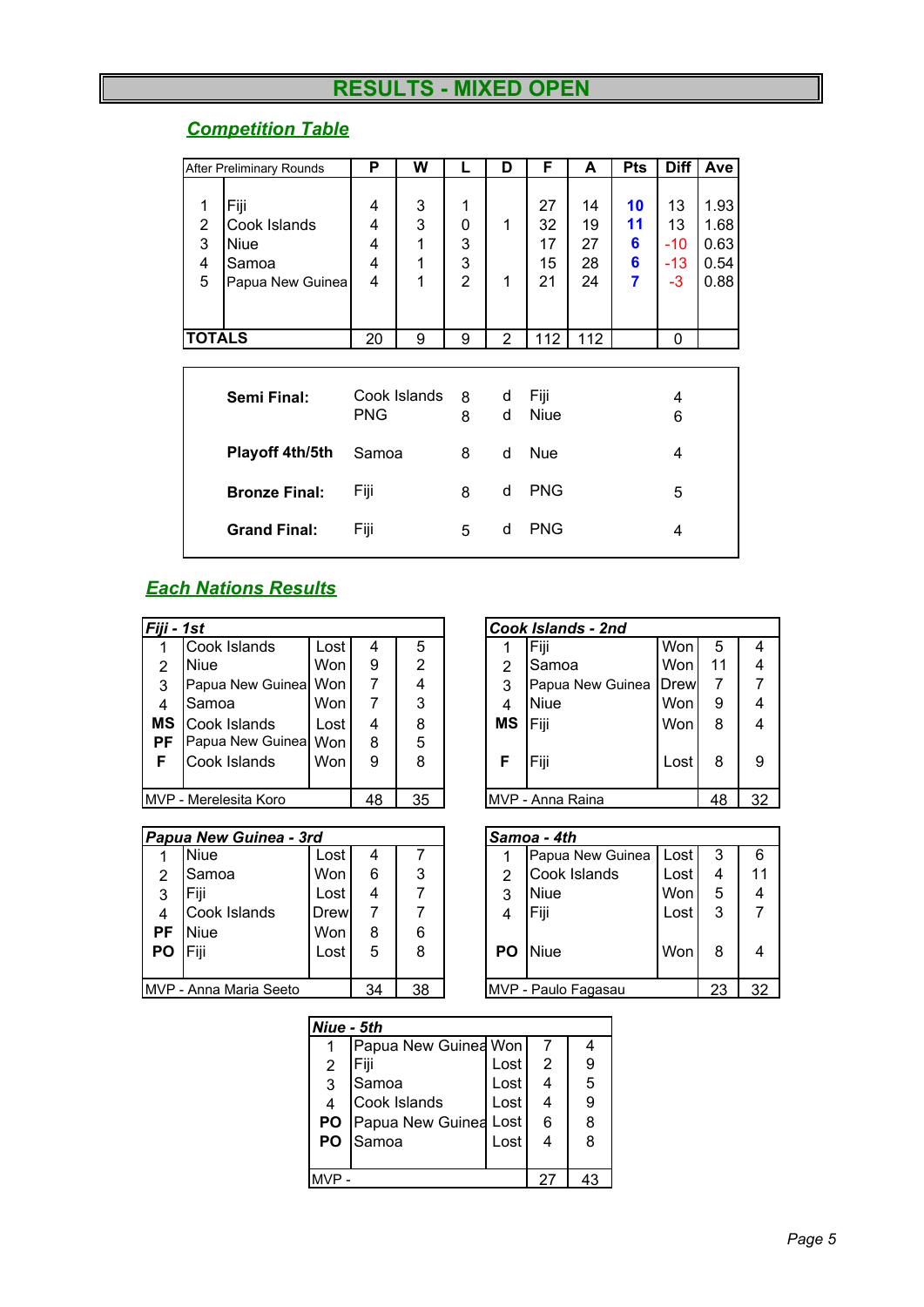### **RESULTS - MIXED OPEN**

|                  | Р  | W  |    | D            | F   | А   | <b>PTS</b> | <b>AVE</b> |
|------------------|----|----|----|--------------|-----|-----|------------|------------|
|                  |    |    |    |              |     |     |            |            |
| Cook Islands     | 6  | 4  |    |              | 48  | 32  | 15         | 1.50       |
| Fiji             |    | 5  | 2  |              | 48  | 35  | 17         | 1.37       |
| <b>Niue</b>      | 6  |    | 5  |              | 27  | 43  | 8          | 0.63       |
| Papua New Guinea | 6  | 2  | 3  |              | 34  | 38  | 11         | 0.89       |
| Samoa            | 5  | 2  | 3  |              | 23  | 32  | 9          | 0.72       |
| <b>TOTALS</b>    | 30 | 14 | 14 | $\mathbf{2}$ | 180 | 180 |            |            |

#### *Competition Table - Including Finals Results*

*Longest Winning Streak:* 5 games; Cook Islands **Most Touchdowns:** 10; Jonathan Ho (Fiji)<br> **Most Scored in a game:** 3: Terry Piri (Cook Isla

*Highest Winning Score:* 11-4; Cook Islands v Samoa

- *Most Scored in a game:* 3; Terry Piri (Cook Islands)
- 3; Samuel Toroma (Cook Islands)
- 3; David Wichman (Cook Islands)
- 3; Jonathan Ho (Fiji)
- 3; Ratu Sakiusa Siqila (Fiji)
- 3; Poimatagi Tafatu Okesene (Niue)
- 3; Kristofferson Lakata Sionetama (Niue)
- 3; Oblix Ikitule (Niue)
- 3; Glen Mark (PNG)
- 3; Janadabing Geibob (PNG)
- 3; Paul Fagasau (Samoa)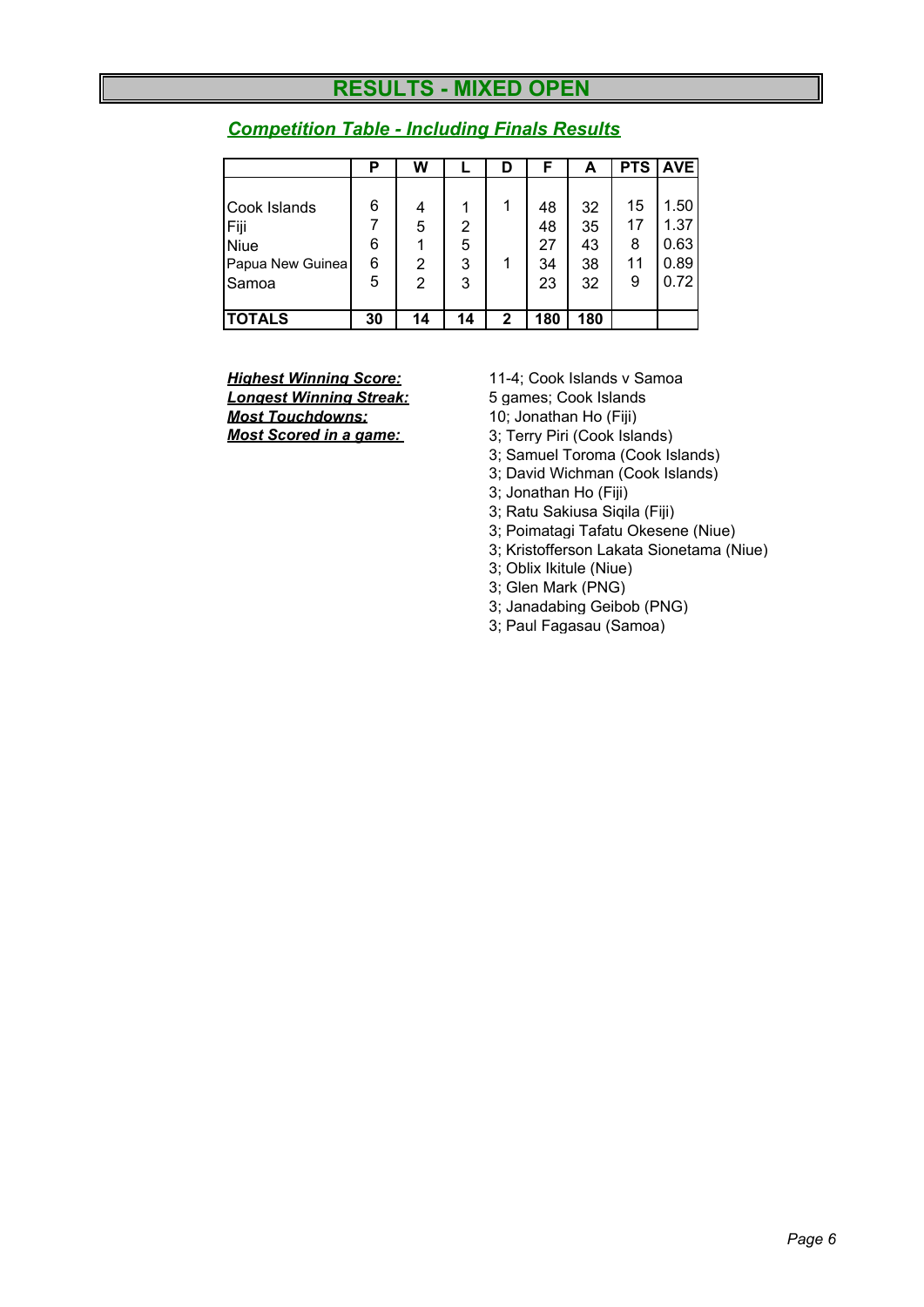### **TOUCHDOWNS SCORED - MENS OPEN**

| $FJJ + 6$ missing           | 88            | <b>NIUE</b>                 | 43             | <b>PAPUA NEW GUINEA</b>     |    | 83 |
|-----------------------------|---------------|-----------------------------|----------------|-----------------------------|----|----|
| Sakeasi Yabia               | 15            |                             |                |                             |    |    |
| Sakiusa Tora                | 10            | Latoa Latoa                 | 8              | Robin Taleng                | 10 |    |
| Mesake Tikotani             | 7             | <b>Maurice Tamate</b>       |                | Johannes Dame               | 9  |    |
| Rusiate Uluimoala           | 7             | John Talagi                 | 5              | Marriat John                | 9  |    |
| Waisake Vakatawa            | 7             | Richard Tafatu-Hipa         | 4              | Waluka Yambu                | 9  |    |
| <b>Charles Cleary</b>       | 6             | Farran Hipa                 | 3              | Charles Seeto               | 8  |    |
| Lemeki Sevutia              | 6             | Kristian Talepita           | 3              | Kelly Dandlang Kissing      | 6  |    |
| Peni Veitogavi              | 6             | Jacob Heka                  | 2              | Oddie Mark                  | 6  |    |
| Jone Tuwai                  | 5             | Konekuti Magatogia          | 2              | Chris Karl                  | 5  |    |
| Simione Bainivalu           | 5             | Waimanu Pulu                | $\overline{2}$ | Ari Peters                  |    |    |
| Christopher Bulatiko        | 4             | Tokitoga Talagi             | $\overline{2}$ | Norman Steven               |    |    |
| Isireli Finau               | 4             | Haden Talagi                | 2              | lan Yaro                    |    |    |
| Penjueli Konrote            | 3             | <b>Krypton Okesene</b>      |                | Alois Mark                  |    |    |
| Maleli Uluimoala            | $\mathcal{P}$ | <b>Francis Talepita</b>     |                | Missing                     |    |    |
| Jone Tawaketini             |               | Wesley Mokoia               |                |                             |    |    |
| Most Touchdowns in one game |               | Most Touchdowns in one game |                | Most Touchdowns in one game |    |    |
| Sakeasi Yabia - 7           |               | <b>Maurice Tamate - 3</b>   |                | Five players - 4            |    |    |
| against Tahiti              |               | against Tahiti              |                | against various teams       |    |    |

| <b>SAMOA</b>                | 49 | TAHITI                      | 9 | TONGA                          | 37 |
|-----------------------------|----|-----------------------------|---|--------------------------------|----|
|                             |    |                             |   |                                |    |
| Anesi Tasilimu              | 13 | Vetea Araipu                | 3 | Matoni 'Aho                    |    |
| <b>Herbert Aati</b>         | 11 | Heimana Ah-Min              |   | Fakaaofilani Kaifoto           |    |
| Ameperosa Roma              | 6  | Jerome Cazenave             |   | Kueli Lolohea                  |    |
| Harry Mila                  | 4  | David Mairau                |   | Tonga Vakalahi                 |    |
| Afa Lesa                    | 3  | Teave Orbeck                |   | Tevita Fihaki                  | 3  |
| Talafou Levale              | 3  | Rene Rai                    |   | Paula Tu'lfua                  | 3  |
| losefa losefa               | 2  | Tihoti Tamarono             |   | Sosaia Hufanga                 | 2  |
| Douglas Peters              | 2  |                             |   | Uatesoni Mafi                  | 2  |
| Faigame Tevita              | 2  |                             |   | Toutai Maile                   | 2  |
| Mark Tapusoa                |    |                             |   | Samu Tota'U                    | 2  |
| Vise Ah Yek                 |    |                             |   | Sione Matakaiongo              |    |
| Eti Ah Yek                  |    |                             |   |                                |    |
|                             |    |                             |   |                                |    |
| Most Touchdowns in one game |    | Most Touchdowns in one game |   | Most Touchdowns in one game    |    |
| <b>Herbert Aati - 5</b>     |    | Each scorer - 1             |   | Kaifoto, Vakalahi & Fihaki - 3 |    |
| against Tahiti              |    | against various teams       |   | against Tahiti                 |    |

| <b>TUVALU</b>               | 38             |
|-----------------------------|----------------|
|                             |                |
| <b>Trevor Tuinanumea</b>    | 6              |
| Davis Lopati                | 4              |
| Felo Nai                    | 4              |
| Foekatea Elisala            | 3              |
| Taufia Patolo               | 2              |
| Pasili Peniteti             | $\overline{2}$ |
| Foualiki Sogivalu           | 2              |
| Tiaoti Maatia               | 1              |
| Tulafono Tapu               |                |
| Navosa Ioata                |                |
| Uatea Salesa                |                |
| Saifoloi Talesi             |                |
| <b>Missing</b>              | 10             |
| Most Touchdowns in one game |                |
| Four players - 2            |                |
| against various teams       |                |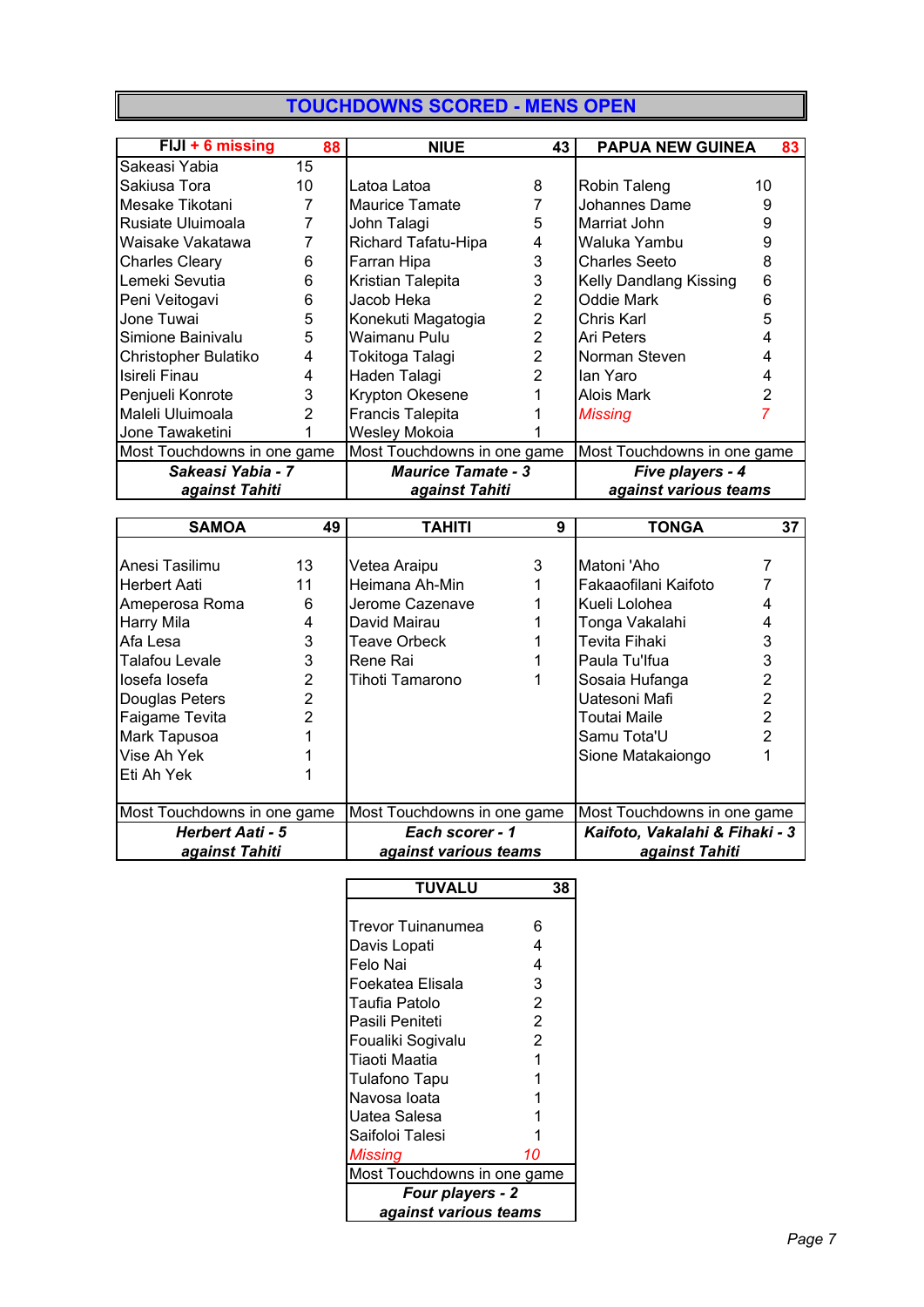|--|

| <b>COOK ISLANDS</b>         | 48 | <b>FIJI</b>                 | 48            | <b>NIUE</b>                   | 27 |  |
|-----------------------------|----|-----------------------------|---------------|-------------------------------|----|--|
|                             |    |                             |               |                               |    |  |
| <b>Terry Piri</b>           | 9  | Jonathan Ho                 | 10            | Poimatagi Tafatu Okesene      | 6  |  |
| Samuel Toroma               | 9  | Joji Tamani                 |               | Kristofferson Lakata Sionetam | 4  |  |
| Anna Raina                  | 5  | Tevita Matai                | 4             | Oblix Ikitule                 |    |  |
| Evelyn Vaile                | 5  | Sereana Nasome              | 4             | Talala J. Tafolua Lio         | 2  |  |
| David Wichman               | 5  | Tanya Vatubua               | 4             | Vanessa Marsh                 | 2  |  |
| Julieanne Westrupp          | 4  | Ratu Sakiusa Siqila         | 3             | Richard Siataga               | 2  |  |
| <b>Walter Tangata</b>       | 3  | Tevita Mau                  | 3             | Roderick Tagelagi             |    |  |
| Conrad Piri                 | 2  | Merewairita Sokovata        | 3             | Frederick Folau               |    |  |
| Kiliona Samania             | 2  | Anaseini Tikotani           | 3             | Michelle Marsh                |    |  |
| Kapi Anguna                 |    | Eroni Balenivalu            | 2             | Waimaria Pasene               |    |  |
| Rangitauratua Apera         |    | Lois Katonivualiku          | $\mathcal{P}$ | Hivi Puheke                   |    |  |
| Mark Brown                  |    | Tomasi Tiko                 |               | Ebony Pulu                    |    |  |
| P Tangata                   |    | Siteri Rasousou             |               |                               |    |  |
| Most Touchdowns in one game |    | Most Touchdowns in one game |               | Most Touchdowns in one game   |    |  |
| Pini, Toroma & Wichman - 3  |    | Ho & Sigila - 3             |               | Okesene, Sionetan & Ikitule   |    |  |
| against Samoa & Niue        |    | against PNG & Cook Islands  |               | -3- against various teams     |    |  |

| <b>PAPUA NEW GUINEA</b>      | 34 | <b>SAMOA</b>                | $\mathbf{2}$ |
|------------------------------|----|-----------------------------|--------------|
|                              |    |                             |              |
| Glen Mark                    | 8  | Paul Fagasau                | 9            |
| Ivan Virani                  |    | Ollie Pogi                  | 4            |
| Janadabing Geibob            | 6  | Ah Ki Reupena               | 2            |
| Joyce Downes                 |    | Candice Apelu               |              |
| Angela Wom                   | 3  | Filoi Eneliko               |              |
| Elizabeth Melkwar            |    | Poto Lio                    |              |
| Anna Seeto                   |    | <b>Clint Peters</b>         |              |
| Laura Andrew                 |    | Raymond Pogi                |              |
| Ralph Kaina                  |    | Margaret Sala               |              |
| Roger Solala                 |    | Tasmania Samuelu            |              |
|                              |    | Ete Teo                     |              |
|                              |    |                             |              |
| Most Touchdowns in one game  |    | Most Touchdowns in one game |              |
| <b>Mark &amp; Geibob - 3</b> |    | Paul Fagasau - 3            |              |
| against Niue & Samoa         |    | against Niue                |              |

| 34                        | <b>SAMOA</b>        | 23                                                                          |
|---------------------------|---------------------|-----------------------------------------------------------------------------|
|                           |                     |                                                                             |
| 8                         | Paul Fagasau        |                                                                             |
|                           | Ollie Pogi          |                                                                             |
| 6                         | Ah Ki Reupena       |                                                                             |
| 3                         | Candice Apelu       |                                                                             |
| 3                         | Filoi Eneliko       |                                                                             |
| $\overline{2}$            | Poto Lio            |                                                                             |
| $\overline{2}$            | <b>Clint Peters</b> |                                                                             |
|                           |                     |                                                                             |
|                           |                     |                                                                             |
|                           | Tasmania Samuelu    |                                                                             |
|                           | Ete Teo             |                                                                             |
|                           |                     |                                                                             |
| st Touchdowns in one game |                     |                                                                             |
|                           | Paul Fagasau - 3    |                                                                             |
| against Niue & Samoa      | against Niue        |                                                                             |
|                           |                     | 9<br>4<br>2<br>Raymond Pogi<br>Margaret Sala<br>Most Touchdowns in one game |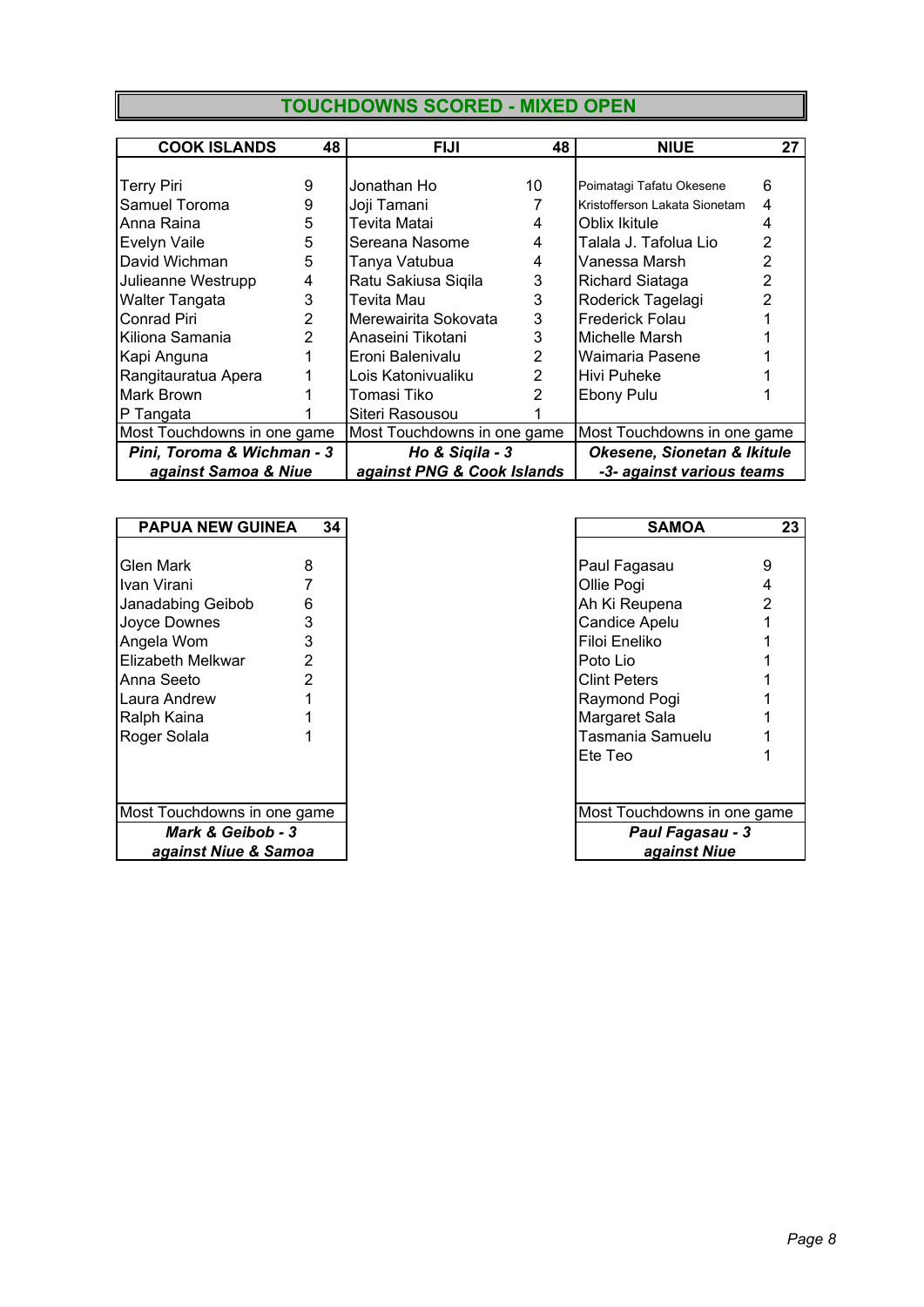#### **EACH NATIONS STATISTICS**

| <b>COOK ISLANDS</b> | P            | W              |    | D           | F  | Α  | <b>FIJI</b>             | P              | W              |                | D           | F   | A   |
|---------------------|--------------|----------------|----|-------------|----|----|-------------------------|----------------|----------------|----------------|-------------|-----|-----|
| Men                 | $\mathbf{0}$ |                |    |             |    |    | Men                     | 9              | 7              | $\overline{2}$ |             | 89  | 32  |
| Mixed               | 6            | 4              | 1  | 1           | 48 | 32 | Mixed                   | 7              | 5              | $\overline{2}$ |             | 48  | 35  |
|                     | 6            | 4              | 1  |             | 48 | 32 |                         | 16             | 12             | 4              | 0           | 137 | 67  |
|                     |              |                |    |             |    |    |                         |                |                |                |             |     |     |
| <b>NIUE</b>         | P            | W              |    | D           | F  | Α  | <b>PAPUA NEW GUINEA</b> |                | W              |                | D           | F   | A   |
| Men                 | 8            | 3              | 5  |             | 43 | 52 | Men                     | 8              | 7              | 1              |             | 83  | 33  |
| Mixed               | 6            | 1              | 5  |             | 27 | 43 | Mixed                   | 6              | $\overline{2}$ | 3              | 1           | 34  | 38  |
|                     | 14           | 4              | 10 | $\mathbf 0$ | 70 | 95 |                         | 14             | 9              | 4              | 1           | 117 | 71  |
|                     |              |                |    |             |    |    |                         |                |                |                |             |     |     |
| <b>SAMOA</b>        | P            | W              |    | D           | F  | A  | <b>TAHITI</b>           | P              | W              |                | D           | F   | A   |
| Men                 | 8            | 5              | 3  |             | 46 | 39 | Men                     | 7              |                | 7              |             | 9   | 109 |
| Mixed               | 5            | 2              | 3  |             | 23 | 32 | Mixed                   | 0              |                |                |             |     |     |
|                     | 13           | 7              | 6  | 0           | 69 | 71 |                         | $\overline{7}$ | 0              | 7              | $\mathbf 0$ | 9   | 109 |
|                     |              |                |    |             |    |    |                         |                |                |                |             |     |     |
| <b>TONGA</b>        | P            | W              |    | D           | F  | A  | <b>TUVALU</b>           | P              | W              |                | D           | F   | A   |
| Men                 | 7            | $\overline{2}$ | 5  |             | 37 | 31 | Men                     | 7              | 3              | 4              |             | 38  | 49  |
| Mixed               | 0            |                |    |             |    |    | Mixed                   | 0              |                |                |             |     |     |
|                     |              |                |    |             |    |    |                         |                |                |                |             |     |     |

| <b>Final Score Card</b> |  |
|-------------------------|--|

7 | 2 | 5 | 0 | 37 | 31 |  $\vert$  |  $\vert$  |  $\vert$  |  $\vert$  |  $\vert$  |  $\vert$  |  $\vert$  |  $\vert$  |  $\vert$  |  $\vert$  |  $\vert$  |  $\vert$  |  $\vert$  |  $\vert$  |  $\vert$  |  $\vert$  |  $\vert$  |  $\vert$  |  $\vert$  |  $\vert$  |  $\vert$  |  $\vert$  |  $\vert$  |  $\vert$  |  $\vert$  |  $\vert$  |  $\vert$  |  $\vert$  |

| <b>All Divisions</b> | Р  | W  |    | D            | F   | A   | <b>AVE</b> |
|----------------------|----|----|----|--------------|-----|-----|------------|
|                      |    |    |    |              |     |     |            |
| Cook Islands         | 6  | 4  | 1  |              | 48  | 32  | 1.50       |
| Fiji                 | 16 | 12 | 4  | 0            | 137 | 67  | 2.04       |
| <b>Niue</b>          | 14 | 4  | 10 | 0            | 70  | 95  | 0.74       |
| Papua New Guinea     | 14 | 9  | 4  |              | 117 | 71  | 1.65       |
| Samoa                | 13 | 7  | 6  | 0            | 69  | 71  | 0.97       |
| <b>Tahiti</b>        | 7  | 0  | 7  | 0            | 9   | 109 | 0.08       |
| Tonga                | 7  | 2  | 5  | 0            | 37  | 31  | 1.19       |
| Tuvalu               |    | 3  | 4  | 0            | 38  | 49  | 0.78       |
|                      |    |    |    |              |     |     |            |
| <b>TOTALS</b>        | 84 | 41 | 41 | $\mathbf{2}$ | 525 | 525 |            |

**South Pacific Champions 2003**

|                         | Rankings         | М  | Mx | #                       |
|-------------------------|------------------|----|----|-------------------------|
|                         |                  |    |    |                         |
| 1                       | Fiji             | 10 | 8  | 18                      |
| $\overline{\mathbf{c}}$ | Papua New Guinea | 8  |    | 12                      |
| 3                       | Samoa            | 6  | 3  | 9                       |
| 4                       | Cook Islands     |    | 6  | 6                       |
| 5                       | Tuvalu           | 5  |    | 5                       |
| 6                       | <b>Niue</b>      | 3  |    | 4                       |
| 7                       | Tonga            | 2  |    | $\overline{\mathbf{2}}$ |
| 8                       | Tahiti           |    |    |                         |
|                         |                  |    |    |                         |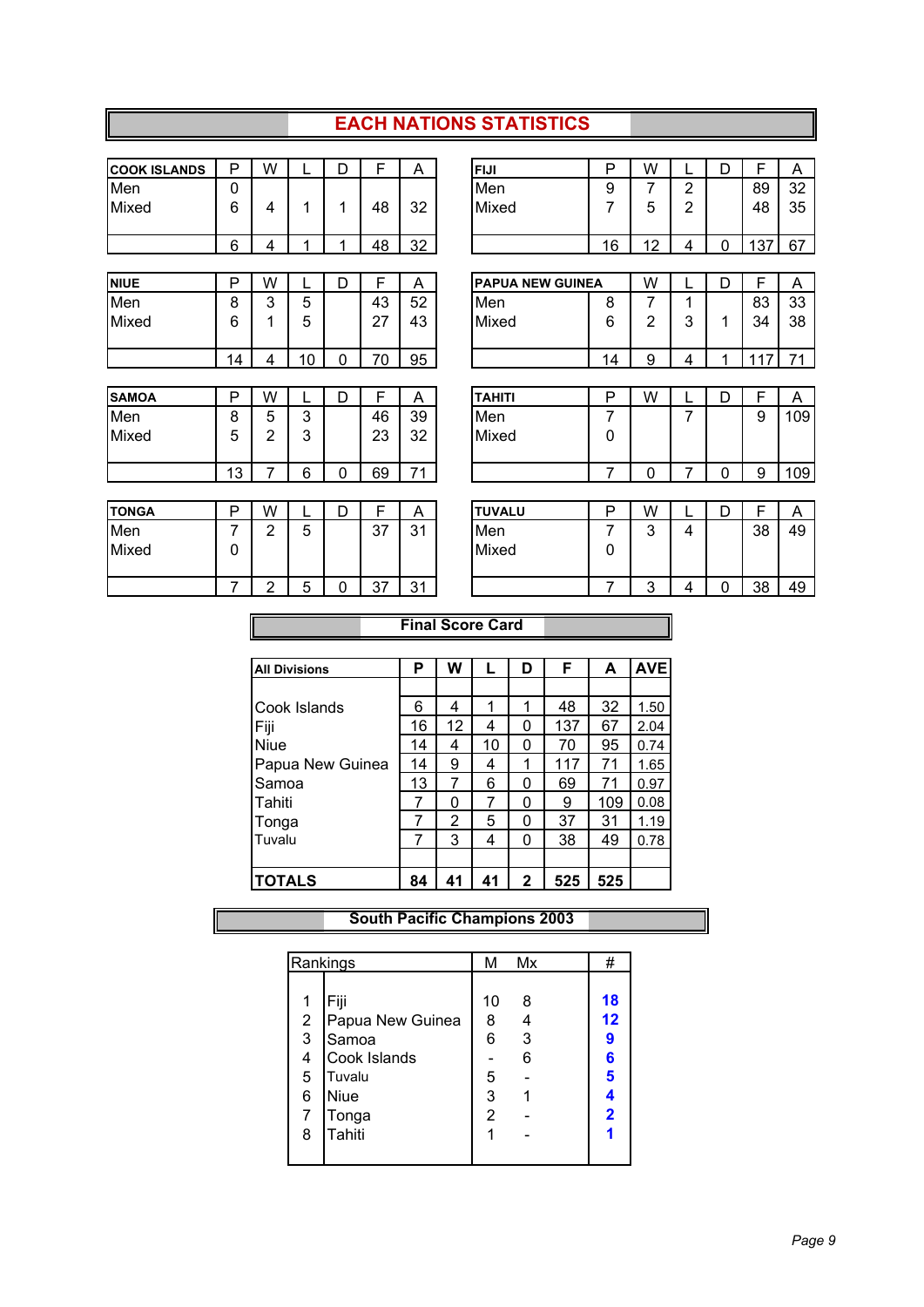### **RECORDS - 2003 - RECORDS**

| <b>Biggest Win</b> | Team         | <b>Score</b>       | Round          | <b>Opponent</b> |
|--------------------|--------------|--------------------|----------------|-----------------|
| Mens Open          | <b>PNG</b>   | $22-0$<br>$11 - 4$ | Rd. 5<br>Rd. 2 | Tahiti<br>Samoa |
| <b>Mixed Open</b>  | Cook Islands |                    |                |                 |

| Best Attack - excluding finals | Score Ave.   |  |         |
|--------------------------------|--------------|--|---------|
| Mens Open                      | PNG & Fiji   |  | 72 12.0 |
| <b>Mixed Open</b>              | Cook Islands |  | 32 10.7 |

| <b>Best Defense - excluding finals</b> | Score Ave. |  |         |
|----------------------------------------|------------|--|---------|
| Mens Open                              | PNG & Fiji |  | 22 3.67 |
| <b>Mixed Open</b>                      | Fiji       |  | 14 3.50 |

| Best F & A - excluding finals |  |                                        |  |  |  |
|-------------------------------|--|----------------------------------------|--|--|--|
| PNG & Fiji                    |  |                                        |  |  |  |
| Fiji                          |  |                                        |  |  |  |
|                               |  | Score Ave.<br>72-22 3.27<br>27-14 1.93 |  |  |  |

| <b>Best Attack - excluding finals</b> |              | Score Ave.      |          | Best Attack - including finals | Score Ave.   |    |      |
|---------------------------------------|--------------|-----------------|----------|--------------------------------|--------------|----|------|
| Mens Open                             | PNG & Fiji   |                 | 72 112.0 | Mens Open                      | Fiii         | 94 | 10.4 |
| Mixed Open                            | Cook Islands | 32 <sub>1</sub> | 10.7     | Mixed Open                     | Cook Islands | 48 | 8.0  |
|                                       |              |                 |          |                                |              |    |      |

| Best Defense - excluding finals |            | Score Ave. |       |
|---------------------------------|------------|------------|-------|
| Mens Open                       | PNG & Fiji | 22         | 13.67 |
| Mixed Open                      | Fiji       | 14         | 3.50  |
|                                 |            |            |       |

| Best F & A - excluding finals |            | Score Ave. |            | Best F & A - including finals |              | Score Ave. |  |
|-------------------------------|------------|------------|------------|-------------------------------|--------------|------------|--|
| Mens Open                     | PNG & Fiji |            | 72-22 3.27 | <b>IMens Open</b>             | Fiii         | 94-35 2.69 |  |
| Mixed Open                    | Fiii       |            | 27-14 1.93 | <b>IMixed Open</b>            | Cook Islands | 48-32 1.50 |  |
|                               |            |            |            |                               |              |            |  |

| <i><b>Divisions</b></i> | <b>Players of the Series</b>                      |  |  |  |
|-------------------------|---------------------------------------------------|--|--|--|
| Men<br>Mixed            | Waluka Luke Yambu - PNG<br>Merelesita Koro - Fiji |  |  |  |

## *Longest Winning Streak - 2003*

| Cook Islands     | Mixed | 5 games   Rd. 1 to Semis         |
|------------------|-------|----------------------------------|
| Fiji             | Men   | 5 games $\vert$ Rd. 2 to Rd. 6   |
| <b>Niue</b>      | Men   | 2 games   Play Off Series        |
| Papua New Guinea | Men   | 7 games Rd. 1 to Semis           |
| Samoa            | Men   | 2 games   Various Rounds         |
| Tahiti           | Men   | No win recorded yet              |
| Tonga            | Men   | 2 games $\sqrt{Rd}$ . 5 to Rd. 6 |
| Tuvalu           | Men   | 3 games $\vert$ Rd. 1 to Rd. 3   |
|                  |       |                                  |

### *Leading Touchdown Scorers - Each Nation*

| Cook Islands     | 9  | Terry Piri - Mixed      |
|------------------|----|-------------------------|
|                  | 9  | Samuel Toroma - Mixed   |
| Fiji             | 15 | Sakeasi Yabia - Men     |
| <b>Niue</b>      | 8  | l Latoa Latoa - Men     |
| Papua New Guinea | 10 | Robin Taleng - Men      |
| Samoa            | 13 | Anesi Tasilimu - Men    |
| lTahiti          | 3  | Vetea Araipu - Men      |
| Tonga            | 7  | Matoni 'Aho - Men       |
| Tuvalu           | 6  | Trevor Tuinanumea - Men |
|                  |    |                         |